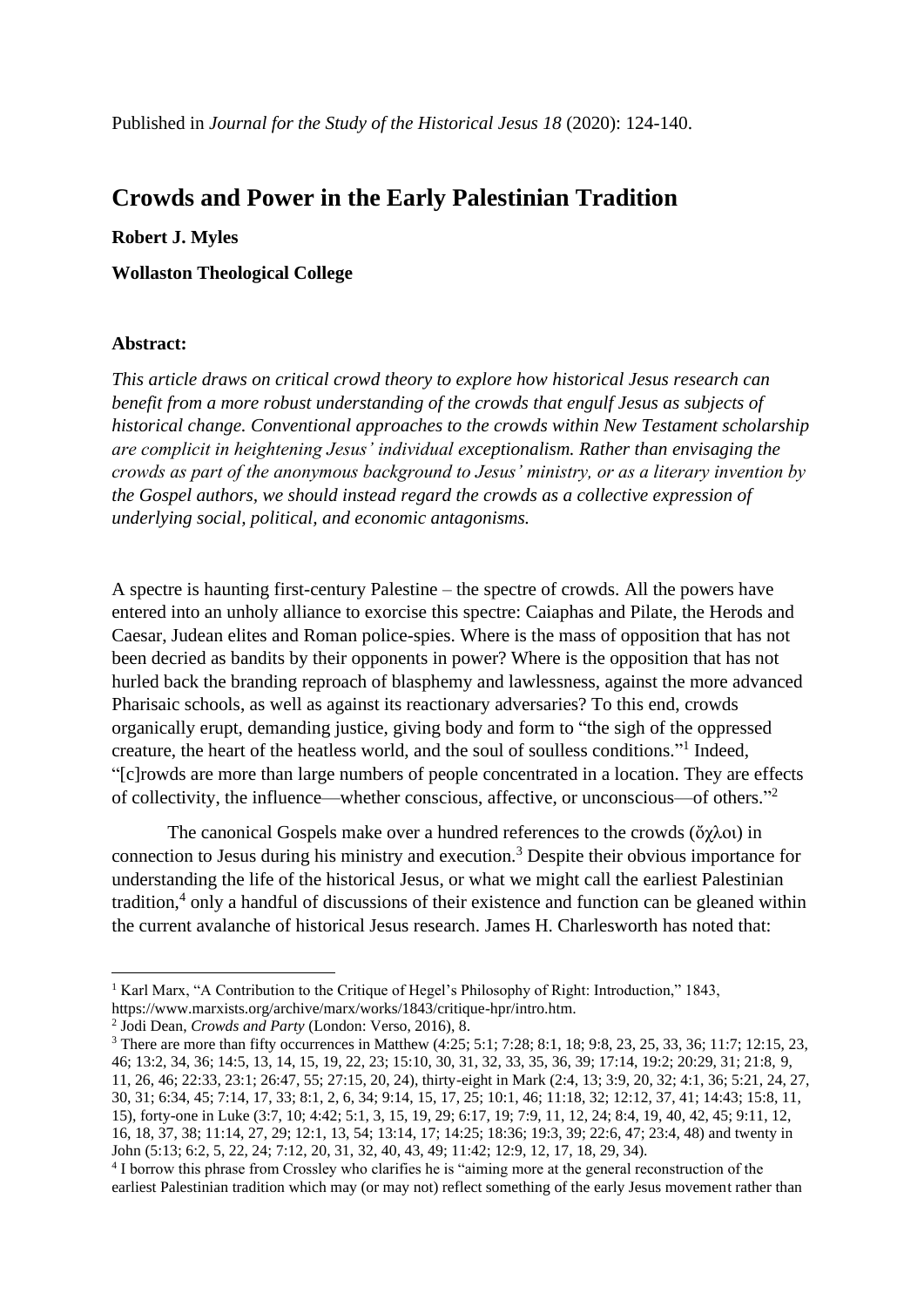Jesus Research would benefit from an examination of Jesus and the crowds. This study would bring to bear the insights of Gustav [*sic*] Le Bon and Elias Canetti on the sociology of the "crowd". A study of the sociology of crowds and Jesus would help clarify Jesus' popularity among crowds in Galilee, his entry into Jerusalem that was saluted by a crowd, and the mob's shouting that led to his crucifixion, and one reason why the Romans wanted to stop him.<sup>5</sup>

Consequently, this article draws on critical crowd theory to cultivate a more robust understanding of the crowds that engulf Jesus as both agents and subjects of historical change.

The crowds in the early Palestinian tradition gesture towards underlying social, political, and economic antagonisms that anchor their *raison d'être*. By reframing the crowds as collective subjects we can begin to cultivate a richer understanding of the crowds and their relation to the broader Jesus movement. This is in contrast to their conventional portrayal in scholarship as part of "the anonymous background to Jesus' ministry" (as the Theological Dictionary of the New Testament puts it),<sup>6</sup> an "outer circle" to Jesus' assemblage of followers (as John P. Meier suggests), or as a clever narrative foil which heightens the storytelling of the Evangelists (as those who deem the crowds a literary invention typically assert). All three of these conventional approaches use the crowds in ways that intensify Jesus' individual exceptionalism. Instead of minimizing the role of crowds in history, however, I implore we take them seriously as part of the foreground of the so-called quest itself. Their rich and conflicting portrayal within the Gospel narratives—and especially the contradictions inherent within their representation—is an expression of the political-economic conditions underlying the formation of the earliest Palestinian tradition.

The argument proceeds as follows: first, I suggest the neoliberal lives of Jesus—by which I mean Jesus scholarship produced, mass-marketed, and consumed within the last forty years or so<sup>7</sup>—has flattened the crowds in a way that heightens the individual exceptionalism of Jesus, thereby producing a skewed historical account. Second, drawing on critical crowd theory in dialogue with ancient sources, I define the crowds (ὄχλοι) as a collective expression of underlying social, political, and economic antagonisms. Finally, I explore the implications of taking the crowds seriously as agents with respect of their portrayal in the canonical Gospels. The approach I take is necessarily exploratory and experimental. My hope is that more exegetical work will follow to further refine our understanding of the crowds and their influence on the historical Jesus. 8

promising a precise picture of the historical Jesus." See James G. Crossley, *Jesus and the Chaos of History: Redirecting the Quest for the Historical Jesus* (Oxford: OUP, 2015), 35.

<sup>5</sup> James H. Charlesworth, "Should Specialists in Jesus Research Include Psychobiography?," in *Jesus Research: New Methodologies and Perceptions*, ed. James H. Charlesworth and Brian Rhea (Grand Rapids: Eerdmans, 2014), 452.

<sup>6</sup> *TDNT*, 586.

<sup>7</sup> Robert J. Myles, "The Neoliberal Lives of Jesus," *Bible and Interpretation*, May 2016, http://www.bibleinterp.com/opeds/2016/05/myl408025.shtml.

<sup>8</sup> For a recent exegesis of the Jerusalem crowds, see Neil Elliott, "Jesus, the Temple, and the Crowd: A Way Less Traveled," in *Class Struggle in the New Testament*, ed. Robert J. Myles (Lanham: Lexington Books/Fortress Academic, 2019), 15–52.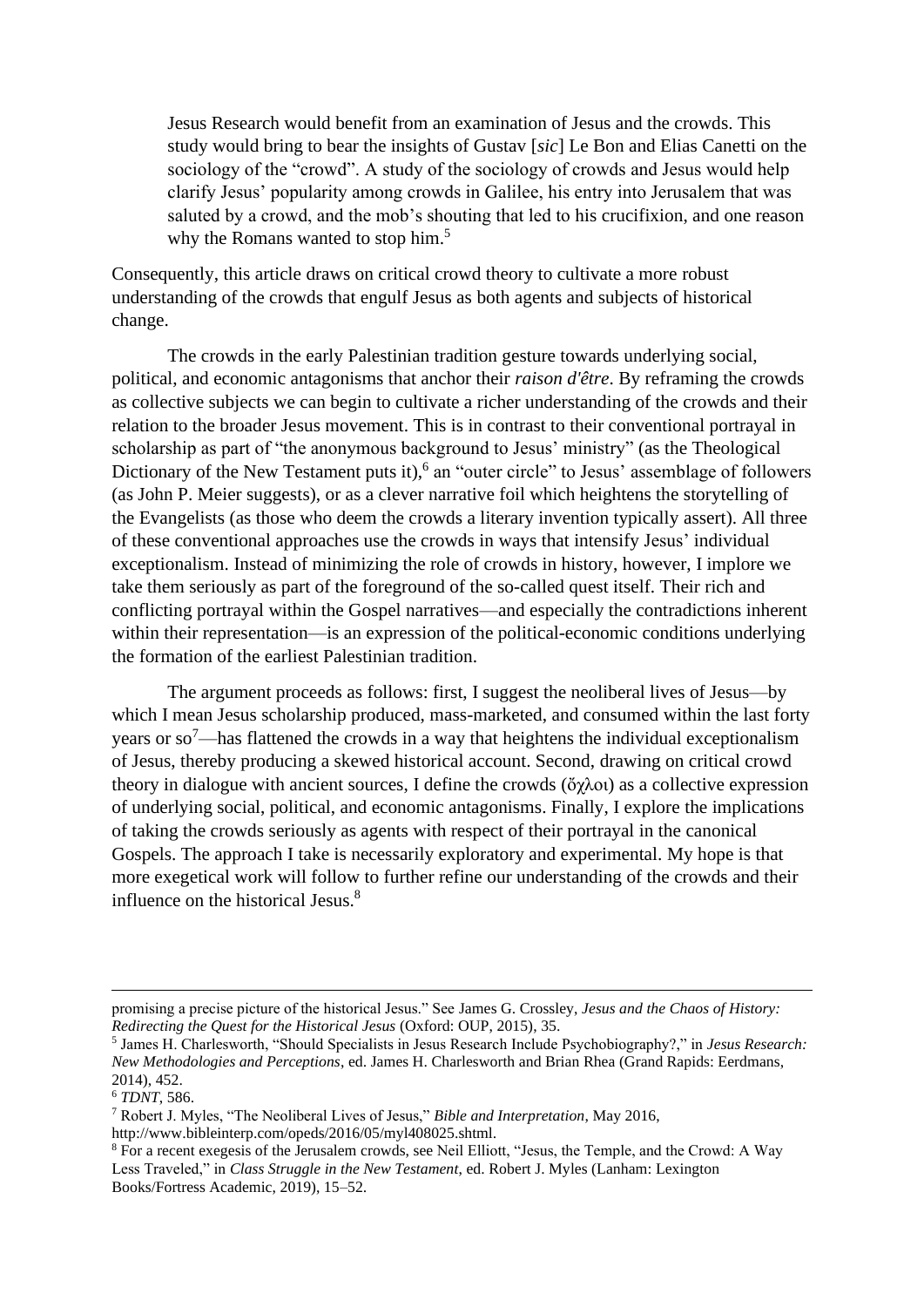## **Jesus, the Crowds, and Individual Exceptionalism**

A typical analysis of the crowds can be found in John P. Meier's multivolume work, *A Marginal Jew: Rethinking the Historical Jesus.* Unfortunately, Meier actively avoids using sociological tools or explanations, even when they might have much to offer.<sup>9</sup> Halvor Moxnes has noted, for instance, that since Meier does not follow up his promise of the ways in which Jesus was marginal "with a theory of marginalization or of social structures in Palestine it remains a dead end."<sup>10</sup>

In Meier's discussion of the followers of Jesus in his third volume of *A Marginal Jew*, the "crowds" form the outer circle around Jesus, with the "disciples" forming the intermediate or middle circle, and the "Twelve" the inner circle. He notes that "with the exception of the Twelve, the borders between these groups were probably quite fluid. In particular, movement from the intermediate to the outer circle or from the outer circle to indifference or even hostility would have been both easy and informal *since the choice lay entirely with the individuals* who found themselves no longer attracted to Jesus" [emphasis added].<sup>11</sup> Meier here assumes that the reason for the crowds' historical existence is, in fact, Jesus himself. Such an explanation (or lack of an explanation) is entirely characteristic of the wider discourse of New Testament studies which feeds into the construction of Jesus' individual exceptionalism. Scholars will rarely entertain the possibility that the crowds might be part of a broader organic movement—with multiple interacting social, economic, and cultural forces at play. Rather, the crowds are reduced to the background scenery; an aggregation of autonomous, independent individuals, centred around one great, charismatic, singular individual, namely, Jesus. 12

It is hardly surprising that the discourse of modern, Western biblical scholarship has fetishized the individual in this way. We simply need to go back to the Enlightenment origins of the historical Jesus quest to observe how it has always been overdetermined by the ideology of the prevailing capitalist culture which engulfs it. In his book *Jesus and the Rise of Nationalism*, for instance, Moxnes points out that most historical Jesus books written in the nineteenth-century were presented as biographies. He suggests "[o]ne reason for the popularity of biographies was that the emerging culture of a bourgeois elite required institutional contexts and technological means that could provide expressions of their ideas. The central group that participated in these reform movements was the intellectuals among

<sup>&</sup>lt;sup>9</sup> In his discussion of the historical crowds Meier dismisses the use of the social sciences, noting they rely on statistics and abstract models that do "not supply concrete data that are otherwise lacking". John P. Meier, *A Marginal Jew: Rethinking the Historical Jesus*, vol. 3 (New York: Doubleday, 2001), 27.

<sup>10</sup> Halvor Moxnes, "The Historical Jesus: From Master Narrative to Cultural Context," *Biblical Theology Bulletin* 28, no. 4 (1998): 138.

<sup>11</sup> Meier, *A Marginal Jew*, 3:21.

<sup>&</sup>lt;sup>12</sup> Meier makes further generalizations about the historical crowds which effectively depoliticize and flatten them. For instance, he first observes that "[n]o doubt the vast majority of the faceless crowds were poor, but since the vast majority of people in 1st-century Palestine could be classified as poor in one sense or another, that does not get us very far. Even in Palestine there were varying degrees of poverty and social insecurity". Meier then cites a number of examples of Jesus interacting with people who emerge from the crowds but also appear to hold relatively elevated social positions. Second, Meier notes that while "Jesus did concentrate on the 'poor'...he did not do so in the narrow, partisan spirit attributed to him by some streams of liberation theology." Meier, *A Marginal Jew*, 3:27–28.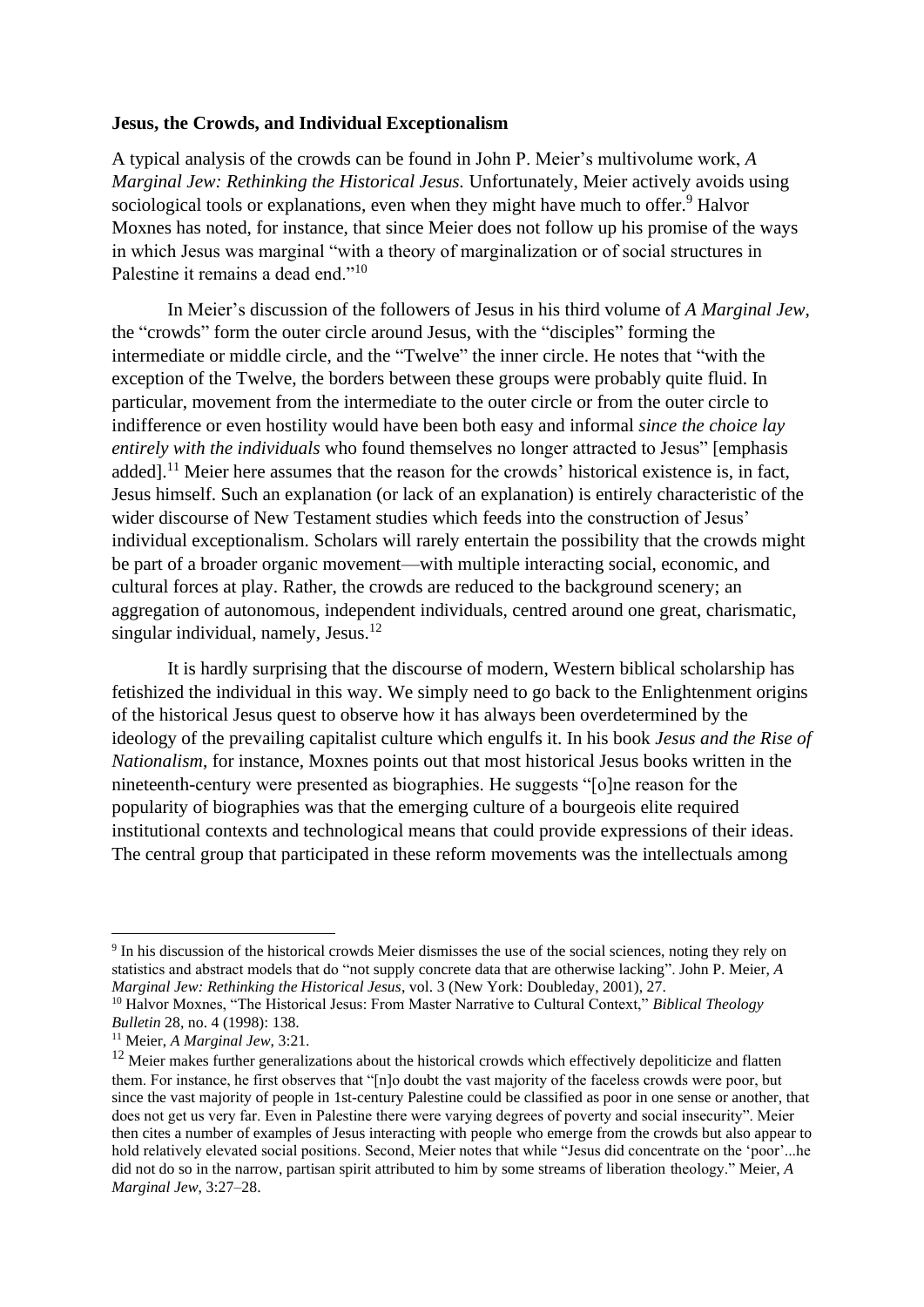the bourgeoisie."<sup>13</sup> In its effort to solidify its "universal" claims to private property, the aspiring bourgeoisie were historically necessitated to invent individual persons—socially, culturally, and politically—with rights and identities ascribed to physical bodies, that would legally, and indeed morally, bind them to their private property.<sup>14</sup> As a consequence, and as Richard A. Horsley appropriately cautions, "[t]o understand the earliest Jesus movements in genuinely historical terms requires some serious rethinking of standard assumptions and approaches in conventional New Testament studies… Standard interpretation of the Gospels in particular focuses on Jesus as an individual figure..."<sup>15</sup>

Echoing this warning, James G. Crossley has recently proposed we rethink some of the fundamental ways we approach historical Jesus research. He suggests that "rather than seeing Jesus as a Great Man who, implicitly, changed history by himself, we should [instead] investigate what happened when the social upheavals in Galilee and Judea intersected with a range of different ideas and interests and if, or how, this contributed to the generation of historical change.<sup>"16</sup> The point is that too much historical research overestimates the significance of singular individuals (which almost always happen to be "Great Men"), rather than, say, the class struggle as the motor force of history, or wider social, political, and ideological forces. Crossley's argument stems from an old debate between those who want to approach history as the culmination of the actions of great individuals on the one hand, and histories "from below" on the other.

These days it is hardly controversial to suggest that so-called Great Men are but the products of their societies, and their individual actions would be impossible without the social conditions built before and during their lifetimes. Be that as it may, it is not uncommon to encounter a scholarly portrait of Jesus subtly elevated above his socio-political and economic milieu. In several reconstructions, he exhibits a certain "charismatic" quality that undergirds the Great Man view of history.<sup>17</sup> He is also, for some inexplicable reason, *different* from those around him, whether in terms of his relationship to first-century Judaism, <sup>18</sup> or simply in his daily life as a non-elite artisan. Social and economic forces affecting other peasantartisans, including especially the frequent upheavals in and around Galilee during the firstcentury, do not seem to affect Jesus in quite the same way. As I have argued at length elsewhere, Jesus is repeatedly depicted in scholarship as voluntarily "choosing" to become

<sup>13</sup> Halvor Moxnes, *Jesus and the Rise of Nationalism: A New Quest for the Nineteenth-Century Historical Jesus* (London: I.B. Tauris, 2012), 26.

<sup>14</sup> See, for example, Larry Siedentop, *Inventing the Individual: The Origins of Western Liberalism* (London: Penguin, 2015).

<sup>15</sup> Richard A. Horsley, *Jesus in Context: Power, People, & Performance* (Minneapolis: Fortress, 2008), 35. Hurtado describes Horsley's approach as "what looks like a soft Marxian viewpoint", see Larry W. Hurtado, "A Taxonomy of Recent Historical-Jesus Work," in *Whose Historical Jesus?* ed. William E. Arnal and Michel Desjardins (Waterloo: Wilfrid Laurier University Press, 1997), 285.

<sup>16</sup> Crossley, *Jesus and the Chaos of History*, 1.

<sup>&</sup>lt;sup>17</sup> Borg, for example, observes that the Gospels' accounts of Jesus attracting great crowds "undoubtedly conveys" the historical impression which he made. Jesus was widely known as a charismatic figure, and it was this reputation as a man of Spirit that drew the crowds which flocked to him." Even so, Borg is careful to acknowledge the early church would have a vested interest in promoting Jesus in such a way. Marcus J. Borg, "The Spirit-Filled Experience of Jesus," in *The Historical Jesus in Recent Research*, ed. James D. G. Dunn and Scot McKnight (Winona Lake: Eisenbrauns, 2005), 311. See also Martin Hengel, *Nachfolge Und Charisma* (Berlin: Walter de Gruyter, 1968).

<sup>18</sup> James G. Crossley, "A 'Very Jewish' Jesus: Perpetuating the Myth of Superiority," *Journal for the Study of the Historical Jesus* 11, no. 2 (2013): 109–29. See also the popular book by Amy-Jill Levine, *The Misunderstood Jew: The Church and the Scandal of the Jewish Jesus* (San Francisco: HarperCollins, 2006).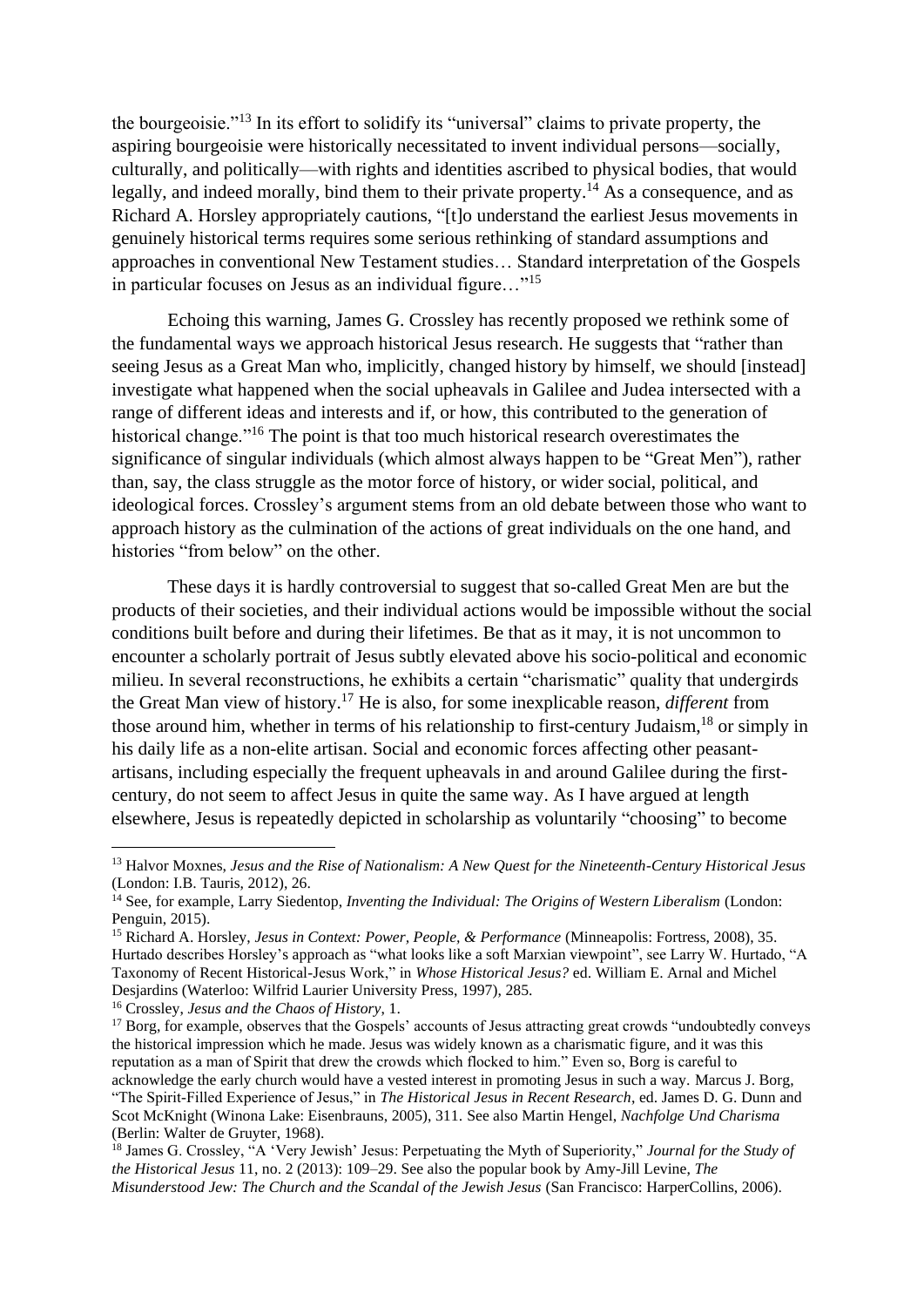itinerant, jobless, marginal, and so on, and a neoliberal emphasis on "personal responsibility" seems to reverberate through reconstructions of Jesus' experience of poverty and marginality as a deliberate counter-cultural "lifestyle".<sup>19</sup> On the one hand, it is an obsession of modern scholarship to firmly locate Jesus within first-century Palestinian society, and yet, on the other, he seems equally entrepreneurial, possessing a curious ability to transcend it.

While this phenomenon can be largely attributed to the assumptions and interests of modern scholarship, the heightening of Jesus' exceptionalism is, in fact, a process already underway in the Gospel tradition itself. In line with their broader literary conventions as Greco-Roman biographies, the Gospels exhibit a vested interest in presenting Jesus as a Great Man akin to the Caesars and other heroes and divine figures. Historical Jesus scholars have, however, uncritically seized upon these propagandistic qualities in ways that align comfortably with the idealized subject of neoliberal capitalism, that is, the bourgeois, "entrepreneurial" individual. But should we take such emphases at face value as historical? It seems more fitting to regard these attempts to make Jesus "stand out from the crowd" as part of the Gospels' respective theologizing about the significance and meaning of Jesus' life and death. In developing a history from below, it would make more sense to amplify the presence of the crowds by tying them specifically to the broader social movements and upheavals that were manifest among Jews in first-century Palestine.

#### **Crowds and Power**

The Greek term ὄχλος carried strong political connotations within the broader Greco-Roman and Jewish traditions.<sup>20</sup> On the one hand, for instance, ὄχλος could be applied to the "lower classes" or "commoners", thereby underscoring its usefulness as an articulation of distinctive economic group interests. For example, Xenophon explicitly uses the term in a contemptuous manner to draw a sharp distinction between the views of the lower classes and the rulers (*Cyropaedia* 2, 2, 21). Similarly, the aristocratic Nicias (an Athenian politician and general during the Peloponnesian war) expressed worry his emissaries to Athens would not "report the truth," but instead opt "to please the mob [τῷ ὄχλῳ πρὸς χάριν]…" (*Thucydides* 7.8). On the other hand, the predominant usage of  $\delta \chi \lambda o \varsigma$  in the LXX is often connected to military affairs. In Isaiah 43:17, for instance, the "capacity" or "power" that "bring[s] out chariot and horse, army and warrior" is rendered in Greek as ὄχλον ἰσχυρόν (a "strong crowd"). Similarly, through much of the Prophets and Maccabean literature, the ὄχλος most often designates a militarized mob (e.g., Eze 16:40; 17:17; 23:24, 46, 47; Dan 11:13, 25, 43; 1 Macc 1:17, 20, 29; 9:35; 2 Macc 4:40; 11:6; 14:23, 43-46; 3 Macc 1:28; 2:7). In the New Testament book of Acts, the term ὄχλος is repeatedly connected to groups engaging in some kind of riotous action (17:13; 21:27, 34-5; 24:12, 18)—and, as explored below, certain passages in the Synoptic Gospels are best understood from such a perspective.

This explicit socio-political dimension to the crowds is what led the early Minjung theologians to seize upon them in their struggle against the political dictatorship in South Korea. The Korean term *minjung* literally means "mass of people" and refers to the Korean

<sup>19</sup> Robert J. Myles, *The Homeless Jesus in the Gospel of Matthew*, Social World of Biblical Antiquity, 2/10 (Sheffield: Sheffield Phoenix, 2014).

<sup>&</sup>lt;sup>20</sup> According to the *BDAG*, the ὄχλος generally refers to "a relatively large number of people gathered together" or, "a large mass of people, without ref[erence]. to status or circumstances leading to its composition", 745.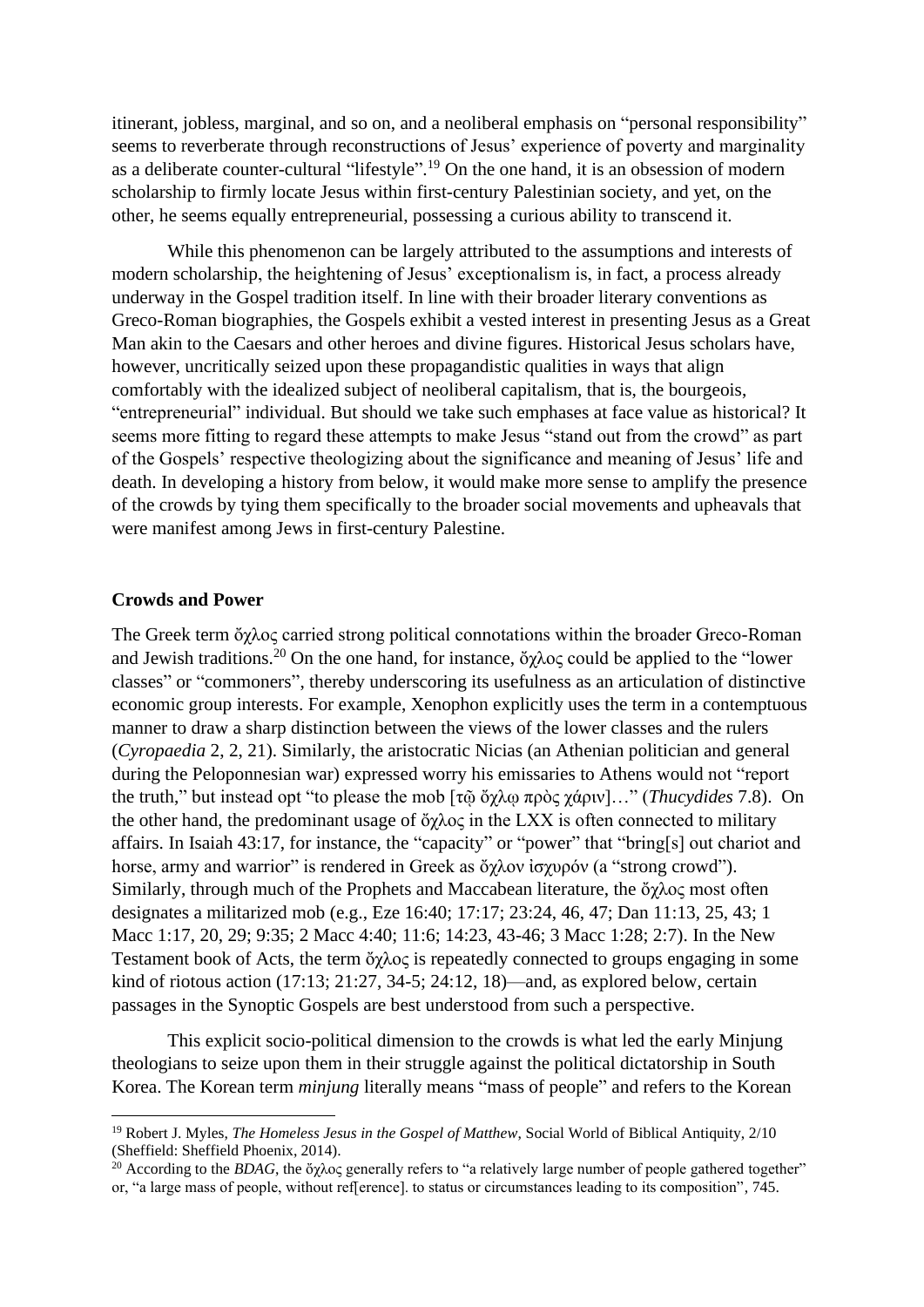people and their suffering under foreign rule and oppression. Intriguingly, they deliberately avoided another (perhaps more appropriate, or at least differently nuanced) term *inmin* due to its associations with the North Korean regime. *Inmin* (meaning "people") was used by the DPRK to denote the proletariat. By contrast, *minjung* was intended to be free of Marxian overtones.<sup>21</sup> In Ahn Byung-Mu's seminal essay "Jesus and the Minjung in the Gospel of Mark," first appearing in R.S. Sugirtharajah's *Voices from the Margin: Interpreting the Bible in the Third World*, the "crowd" is read from the perspective of the Korean *minjung*. <sup>22</sup> Ahn utilizes sociological tools to flesh out the crowds in their relation to broader social and economic forces in first-century Galilee and Judea.<sup>23</sup> Aside from the work of Ahn and Horsley (whose work is engaged below), however, there are very few approaches to the crowds in biblical studies that actually engage sociological and historical tools, most preferring narrative criticism which safely contains their collective agency to somewhere outside of history. 24

Surprisingly absent from discussions of biblical crowds (again with the exception of Horsley) is an engagement with critical crowd theory, which can help us to further unpack their socio-political dimension. There is a long tradition of this kind of theoretical work outside the discipline of biblical studies. The most influential early crowd theorist is Gustave Le Bon. Le Bon's widely translated book, *The Crowd: A Study of the Popular Mind* (first published in 1895 in French), laid the groundwork for the twentieth-century theorization of crowds. Le Bon and others were informed by the social upheavals erupting in their own contexts, where crowds were often caught up in struggles for democratic change. For Le Bon, the crowd is a distinct form of collectivity; a "provisional being formed of heterogeneous elements."<sup>25</sup> It is not a community, nor does it rely on traditions or have a history as such.

<sup>&</sup>lt;sup>21</sup> According to Kuster, "the demarcation [of the Minjung] from the Marxist concept of class is clear. This can be explained not only by the repression of the military, who wanted to muzzle the opposition with anticommunism laws. What went far deeper was their own painful experience of the bloody civil war of 1950-1953. Practically every Korean had to mourn losses in his family or his circle of close acquaintances." Volker Kuster, *The Many Faces of Jesus Christ: Intercultural Christology*, trans. John Bowden (London: SCM, 2001), 155. Interestingly, when giving a paper presentation on this topic, a colleague from South Korea informed me that *minjung* is itself a vocabulary which has become tainted in Korean culture today for its associations with radicalism.

<sup>22</sup> Byung-Mu Ahn, "Jesus and the Minjung in the Gospel of Mark," in *Voices from the Margin: Interpreting the Bible in the Third World*, ed. R.S. Sugirtharajah, 3rd ed. (Maryknoll: Orbis, 2006). Because Ahn's reading is explicitly theological, the crowd becomes a kind-of voyeuristic stand-in for the audience. Of primary importance is Jesus' attitude towards the *ochlos*, and their responses. Rather than a broader sociological analysis of the dialectical connections between their manifestation and social, political, and economic forces, the crowds arguably once again function to accentuate Jesus' individual exceptionalism. Cf. Warren Carter, "The Crowds in Matthew's Gospel," *CBQ* 55 (1993): 54–67. Carter employs audience-oriented criticism to suggest the crowds in Matthew's story-world function as stand-ins for the story's actual audience—that is, Matthew's first-century Antiochene community.

<sup>&</sup>lt;sup>23</sup> Ahn observes that "[a]lthough New Testament scholarship has focused a great deal of attention on the people who were the audience and the object of Jesus' teaching, not much attention has been paid to the social character of his audience. Consequently, the words and deeds of Jesus have been desocialized." Ahn, "Jesus and the Minjung in the Gospel of Mark," 87.

 $^{24}$  In his book-length study on the crowds in Matthew, Cousland contends "the sense of the word as it is found in Matthew and Mark does not differ appreciably from usages typical of the larger Greco-Roman world." While Cousland does mention in passing the social and political dimension of crowds, his interest is primarily in their identity and narrative construction—and so he pays no attention to their relation to broader social and economic forces. See J.R.C. Cousland, *The Crowds in the Gospel of Matthew*, Supplements to Novum Testamentum 102 (Leiden: Brill, 2002), 35.

<sup>25</sup> Gustave Le Bon, *The Crowd: A Study of the Popular Mind* (Lexington: Maestro Reprints, 2011), 11.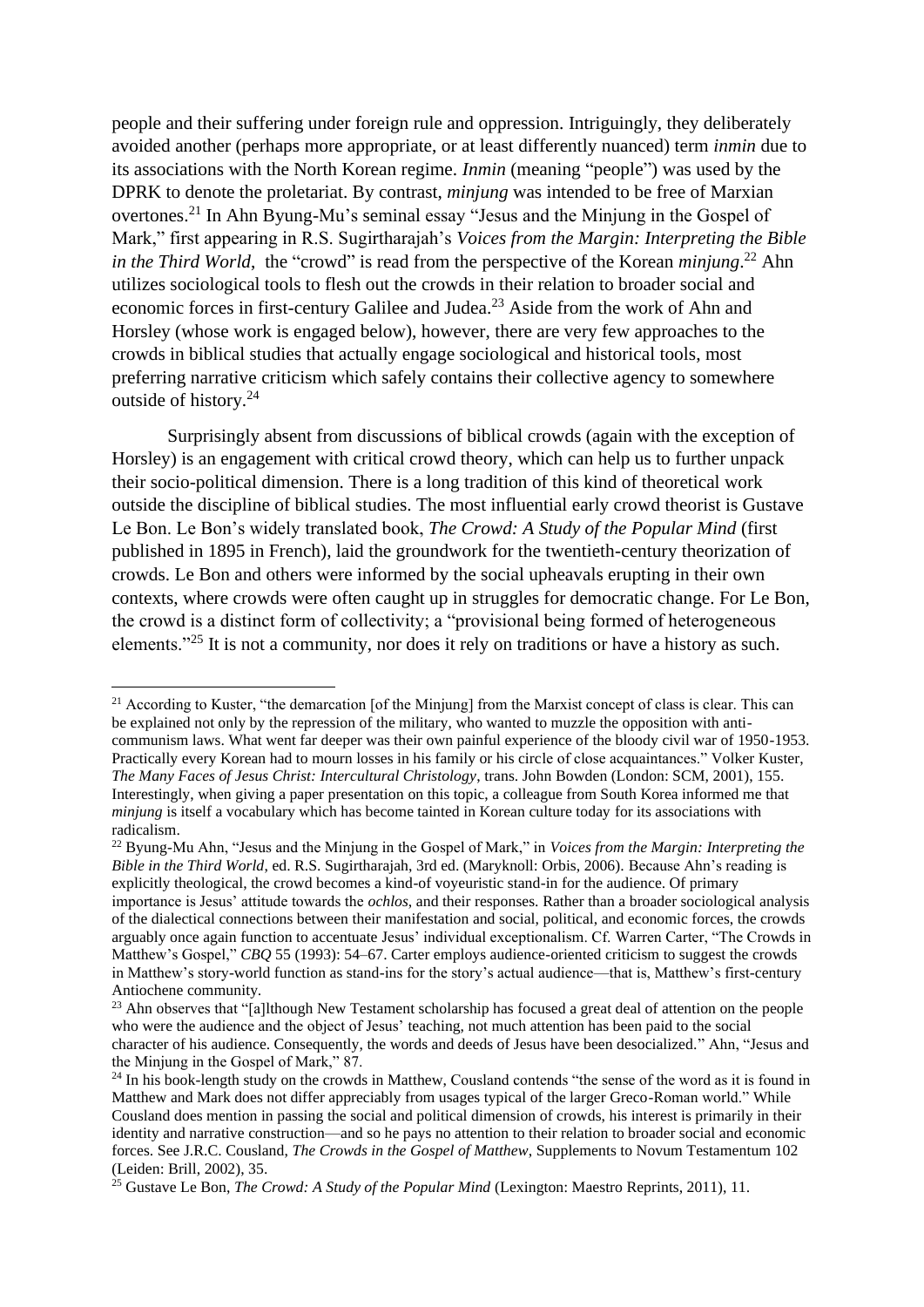Rather, "the crowd is defined as a temporary collective being. The crowd holds itself together affectively via imitation, contagion, suggestion, and a sense of its own invincibility." Because the crowd is a collective being, it cannot be reduced to singularities. The crowd is more than an aggregate of individuals; "[i]t is individuals changed through the torsion of their aggregation, the force aggregation exerts back on them to do together what is impossible alone." 26

Towards the mid-point of the twentieth-century, the crowd once again became a locus for questions of power. The British historian George Rudé published several monographs on the French Revolution and the importance of the crowds in history, especially in the construction of a history from below.<sup>27</sup> Likewise, Elias Canetti's strangely compelling anthropological study of the crowds, entitled *Crowds and Power* (appearing in 1960 in German), explores the way crowds form, develop, and dissolve. Canetti's work is the most heuristically useful when applied to the Gospels. The crowd, he suggests, has the following attributes:

- 1. The crowd always wants to grow. There are no natural boundaries to its growth.
- 2. Within the crowd there is equality. This is absolute and indisputable and never questioned by the crowd itself.
- 3. The crowd loves density. It can never feel too dense. Nothing is interspersed with the crowd—everything must be the crowd itself.
- 4. The crowd needs a direction. It moves towards a goal which strengthens feelings of equality. A goal outside the individual members and common to all of them drives its direction—and only with this goal does the crowd continue to exist. In fact, its constant fear of disintegration means that it will accept any goal.

For Canetti, the most important occurrence within the formation of a crowd is the *discharge*. This is what brings the crowd into being; that "moment when all who belong to the crowd get rid of their differences and feel equal."<sup>28</sup> A distinction can also be made between *rhythmic* and *stagnating* crowds. The stagnating crowd lives for its discharge but puts it off. For the rhythmic crowd, on the other hand, density and equality coincide from the beginning. Everything depends on movement."<sup>29</sup>

Canetti also categorizes crowds according to their prevailing emotion: First, the *baiting crowd* forms with reference to a quickly attainable goal. "This crowd is out for killing and it knows whom it wants to kill."<sup>30</sup> This is a riotous crowd focused and determined on this one outcome. Second, the *flight crowd* is created when people flee together because of an external threat. Flight crowds have a force of direction, away from danger. Third, a *prohibition crowd*, much like an industrial strike, is created by a large number of people together refusing to continue to do what is normally expected of them. Fourth, a *reversal crowd* is where, in a stratified society, the exploited classes lash out against those in power, such as in a revolutionary situation. Reversal crowds direct power towards achieving

<sup>26</sup> Dean, *Crowds and Party*, 9.

<sup>27</sup> George Rudé, *The Crowd in History. A Study of Popular Disturbances in France and England, 1730–1848* (New York: Wiley & Sons, 1964); George Rudé, *Ideology and Popular Protest* (London: Lawrence & Wishart, 1980).

<sup>28</sup> Elias Canetti, *Crowds and Power*, trans. Carol Stewart (New York: Continuum, 1973), 17.

 $29$  Ibid., 30.

<sup>30</sup> Ibid., 49.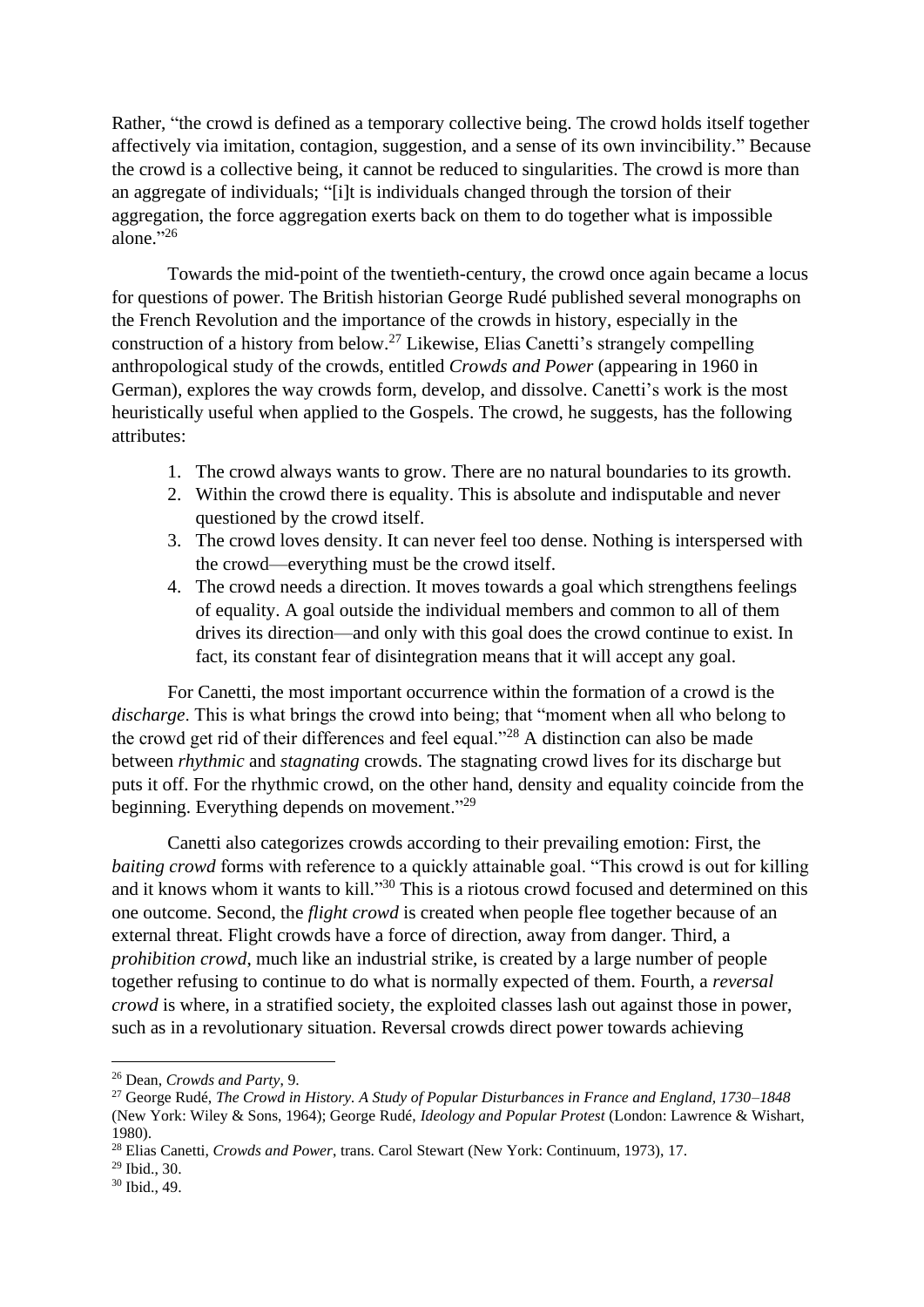liberation from the burdens of submission to domination. Finally, feast crowds, centred on the shared goal of a feast, are limited spaces, full of abundance, and where many prohibitions and distinctions are waived.<sup>31</sup>

In the rest of this article, I bring the above insights into dialogue with the crowds in the early Palestinian tradition. As will be shown, the crowds are best understood as a collective expression of underlying social, political, and economic antagonisms. Key to this depiction is linking their spontaneous formation and behaviour to broader patterns of social upheaval that was commonplace in first-century Palestine, especially in the lead up to the Jewish revolt. Josephus, for instance, traces the revolt's origins in 66CE back six decades to the rebellion instigated by Judas the Galilean and Zadok the Pharisee in 6CE (*Ant*. 18.23), thereby situating such events squarely within the lifetime of Jesus. The broader landscape Josephus paints of first-century Palestine (see esp. *Ant*. 17) is also one of instability that would necessarily filter downwards, disrupting the daily life of the peasant masses and exacerbating already precarious situations of social and economic volatility. Is it any wonder that crowds would spontaneously erupt, making demands on elites, and generally causing a nuisance?

## **The Formation of Crowds in the Early Palestinian Tradition**

How are the crowds in the early Palestinian tradition formed? Contra Meier, a careful reading of our Gospel sources does not uniformly show the crowds initially radiating outward from Jesus.

In fact, it is only Matthew's Gospel which closely resembles Meier's schema of three concentric circles of followers: the inner, the intermediate, and the outer, and wherein a link between Jesus and the formation of crowds is clearly initiated. In Matthew's text, Jesus' call of the two pairs of fishermen into his inner circle leads to the formation of a crowd. The call narrative in Matthew 4:18-22, for instance, directly precedes the first eruption of crowds in verses 23-25: "And great crowds followed him [Jesus] from Galilee, the Decapolis, Jerusalem, Judea, and from beyond the Jordan" (25). These fishermen comprise what Canetti would label a "crowd crystal". These are "the small, rigid groups of men, strictly delimited and of great constancy, which serve to precipitate crowds. Their structure is such that they can be comprehended and taken at a glance. Their unity is more important than their size."<sup>32</sup> Jesus instructs these first disciples to come after him (δεῦτε ὀπίσω μου), that is, to adopt a subordinate position, yet combined with the promise that he will make them fish for people, that is, to form a crowd crystal (Meier's "inner circle") that draws in others and has the potential to erupt into a fully-fledged crowd.<sup>33</sup> Once this crowd erupts, according to Canetti, it undergoes a *discharge*—that moment when all who belong get rid of their differences and feel equal. From this point the crowd has a life of its own and develops its own agency and agenda.

<sup>31</sup> Ibid., 49–63.

<sup>32</sup> Ibid., 73.

<sup>33</sup> See further Robert J. Myles, "Fishing for Entrepreneurs in the Sea of Galilee? Unmasking Neoliberal Ideology in Biblical Interpretation," in *Class Struggle in the New Testament*, ed. Robert J. Myles (Lanham: Lexington Books/Fortress Academic, 2019), 115–38.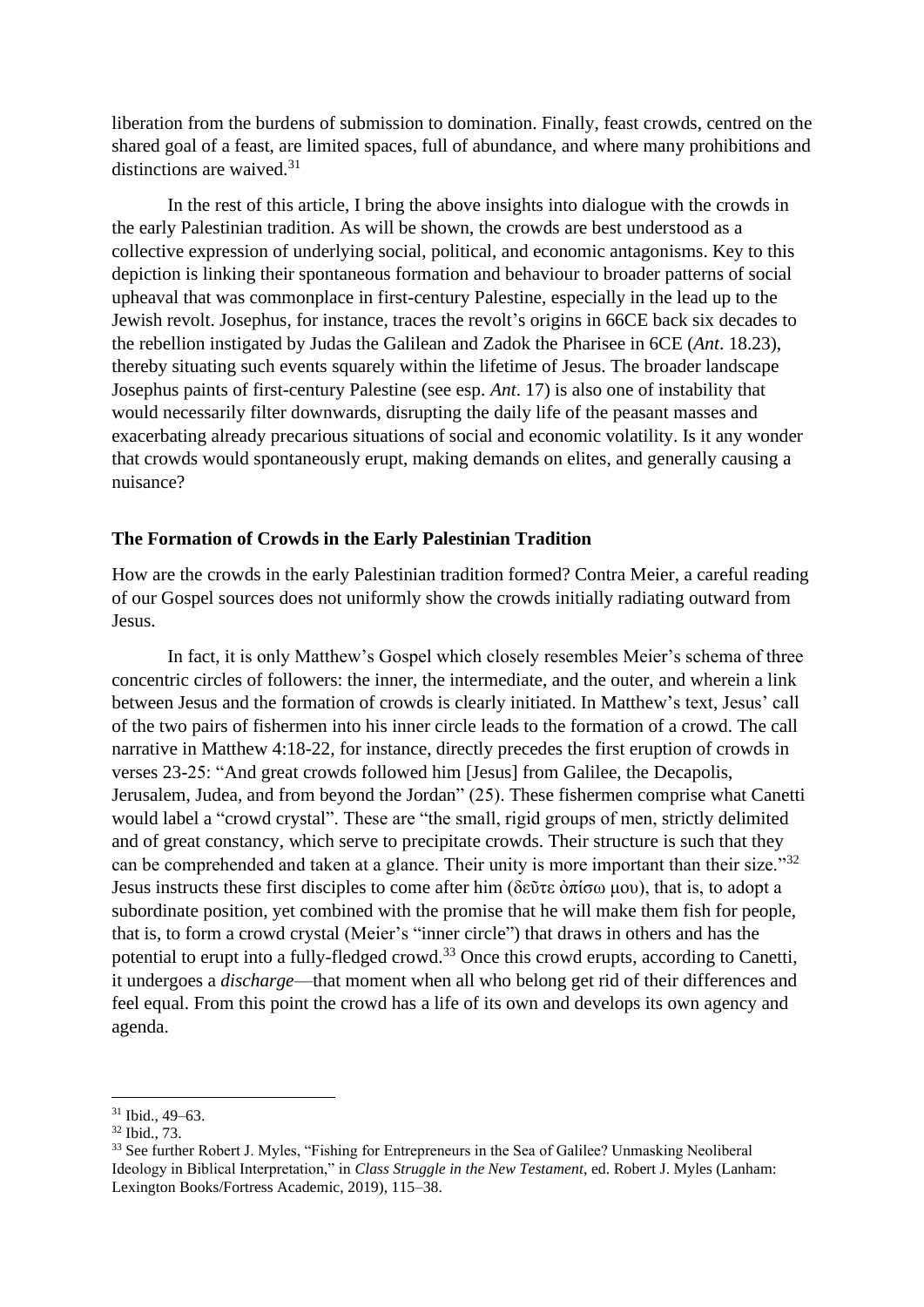As for the other Gospels, however, the crowds already exist prior to Jesus' arrival. For Mark, the crowd first appears abruptly as a physical barrier between Jesus and four people carrying a paralyzed man (2:4). Mark's crowd exhibits a density that suggests it has already reached a life of its own, independent of Jesus. A dense crowd, according to Canetti, is a stagnating crowd: "it is impossible for it to move freely. Its state has something passive in it; it waits. It waits for a head to be shown it, or for words, or it watches a fight."<sup>34</sup> As for its tight compression, "[t]he pressure which each member feels around him will also be felt as a measure of the strength of the formation of which he is now part."<sup>35</sup> The denser a stagnating crowd, the more people it attracts. "Its density is the measure of its size, but is also the stimulus to further growth; the densest crowd grows fastest."<sup>36</sup> For Luke, the crowd appears even earlier in the Synoptic sequence, during John's appearance in the desert (3:7), and so, once again, precedes Jesus. A conversation between the Baptist and the crowds—who speak with a unified voice—ensues with John challenging them to "[b]ear fruits worthy of repentance" (8). The crowds do not re-emerge until 4:42, where they appear before (and not after) Jesus' call of the fishermen in 5:1-11. Finally, in contrast to the Synoptics, John's crowd first appears in in 5:13 during a festival in Jerusalem. As a feast crowd, the mass of people are already "in that place" (ἐν τῷ τόπῳ) prior to Jesus' arrival. According to the Johannine text, rather than being the reason for the crowd's composition, Jesus disguises himself within it in order to slip away from "the Jews" in a shroud of anonymity.<sup>37</sup> What these conflicting accounts show is a general pattern of crowd formations in Palestine occurring organically. The crowds thus ought to be examined as historical subjects in their own right as part of the broader early Palestinian tradition, and not merely in ways that buttress Jesus' individual exceptionalism.

The portrayal of the crowds is no less confusing as the Gospel narratives continue. In terms of their collective agency, the Synoptic tradition regularly heightens the *passivity* of the crowds: they are repeatedly depicted as "following" after Jesus (Matt 4:25; 8:1; 12:15; 19:2; 20:29) to mirror the disciples following after him; the crowds repeatedly react with astonishment and awe at Jesus' teaching and deeds (7:28; 9:8, 33; 12:23; 15:31; 22:33); they occasionally take orders from Jesus (14:22; 15:35; 15:39); when subjected to harassment from elites, Jesus steps in and has "compassion" for them (9:36; 14:14; 15:32) ; finally, at the climax of the Synoptic narratives the crowds are famously manipulated by the chief priests and elders.

At several important junctures, however, the crowds play a pivotal role in driving the action. The Synoptic authors repeatedly insist the crowds are feared by Herod, the chief priests and elders, and the Pharisees. They also come with Judas as a mob to arrest Jesus (Matt 26:47//Mark 14:43//Luke 22:47; cf. John 18:3, where Judas brings not a crowd but "a detachment of soldiers together with police from the chief priests and the Pharisees").<sup>38</sup> And despite the suggestion of manipulation, the Synoptics do at least portray the crowds as ultimately responsible for calling for Barabbas's release over Jesus, even if they are

<sup>34</sup> Canetti, *Crowds and Power*, 1973, 34.

<sup>35</sup> Ibid.

<sup>36</sup> Ibid., 35.

<sup>&</sup>lt;sup>37</sup> The Greek text is ambiguous and could also mean that Jesus left "because" of the crowd.

<sup>&</sup>lt;sup>38</sup> Fredriksen notes that, if we follow the Synoptic version, then "we have to wonder how secret a mob action could be kept." Paula Fredriksen, *When Christians Were Jews: The First Generation* (New Haven: Yale University Press, 2018), 60.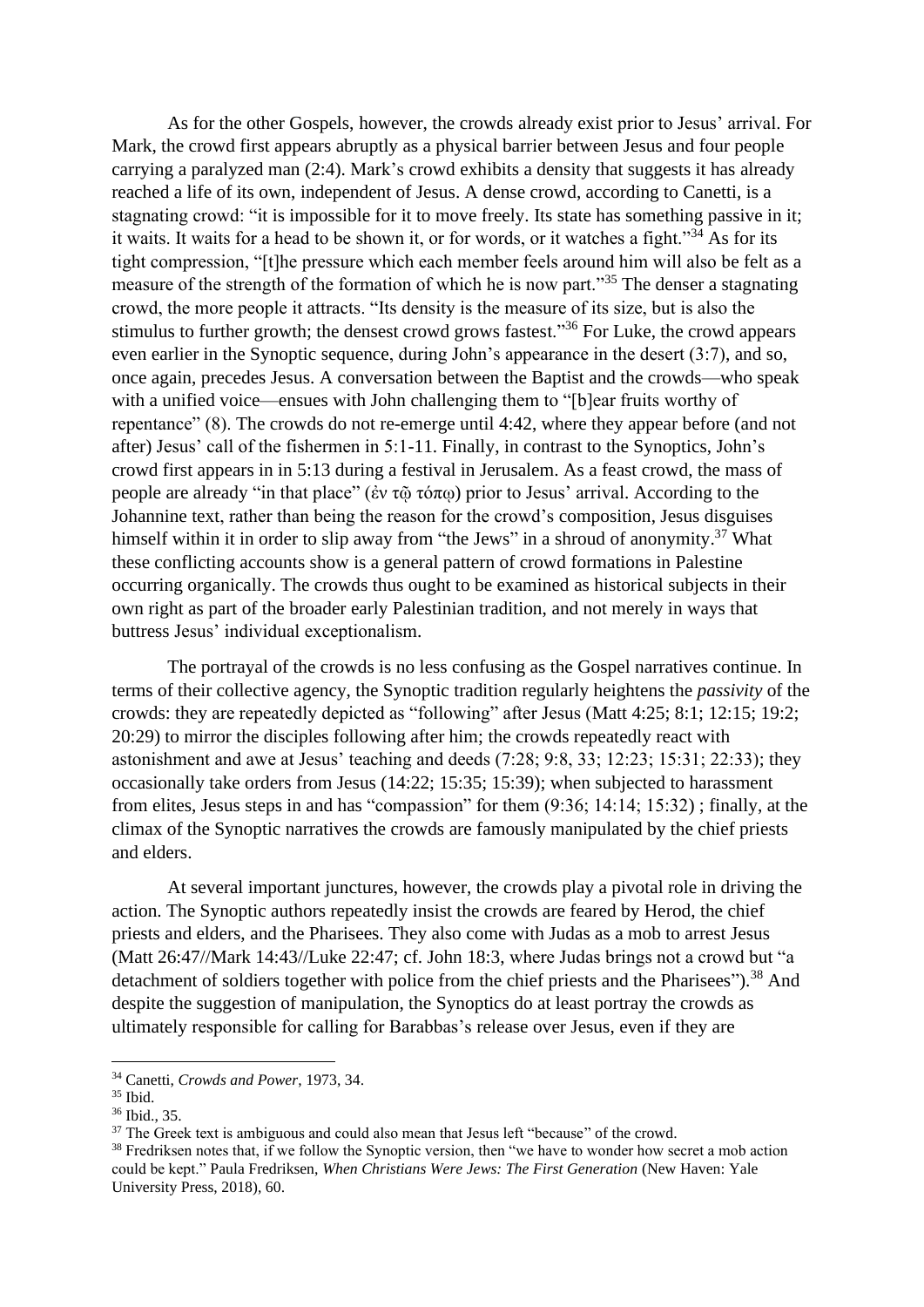"persuaded" (ἔπεισαν, Matt 27:20) or "stirred up" (ἀνέσεισαν, Mark 15:11) by the chief priests and elders.

What is especially curious, however, is how, at the pivotal moment of the crowd's sudden and unexpected turn on Jesus, scholars will all-too-readily express doubts about their historicity (or at least the historicity of their portrayal, although this distinction is rarely clarified). For example, Paula Fredriksen has recently suggested that:

The crowds' wholesale defection between nightfall and morning is completely unexplained in the gospels. Had the people in Jerusalem in reality been so against Jesus, there would have been no reason for Pilate to crucify him. Jesus would have posed no destabilizing threat. Pilate would have been extremely incompetent had he released a known insurrectionist, Barabbas, just because a subject crowd told him to. The hostile Jewish mob seems to be the construct of the evangelists, the better to exculpate Pilate.<sup>39</sup>

Fredriksen's scepticism here arguably rests on an underestimation of the power of crowds. If we consider the combination of political terror and protest, and economic contradictions inherent within the wider social matrix, that undergirds the seemingly irrational responses of a crowd, then Fredriken's dismissal might be premature. Canetti remarks that a crowd has power precisely because of its uncontrollable urge for growth and its thoroughly chaotic energy. Modern-day crowd observers and commentators generally react to large political crowds with combinations of anxiety and enthusiasm. Jodi Dean, for instance, observes that the crowd, manifesting a desire of the people, "forces the intrusion of the people into politics. Whether the people is the subject of a crowd even is up for grabs. The crowd opens up a site of struggle over its subject."<sup>40</sup> Thus, we should not limit our analysis of power to its dominant home in formal political institutions and structures. When crowds form, and social order is disrupted, anything can happen.

Public disturbances do not come from nowhere. Rather, they stem from built up resentment precipitated by underlying economic imbalances and wider patterns of social disorder. The Synoptic tradition repeatedly attests to this potential for uproar around Jesus' Jerusalem trial (Matt 26:5//Mark 14:2), but also much earlier in the sequence too, such as when the crowds gather in the desert immediately following the death of John the Baptist (Matt 14:13//Mark 6:34//Luke 9:11). Crowds engage in, or have the potential to engage in, riotous action. As Matthew puts it, "when Pilate saw that he could do nothing, but rather that a riot [θόρυβος] was beginning…" (27:24). Until a crowd is dispersed, it remains beyond satisfaction. Through the lens of crowd theory, Pilate's anxiousness to "satisfy the crowd" (as Mark puts it in 15:15) seems plausible. Crucifixion becomes the method of deflection that satiates the hunger of the unruly crowd.

# **Crowds, Riots, and Richard Horsley**

<sup>39</sup> Ibid., 62; cf. Andrew Simmonds, "Mark's and Matthew's 'Sub Rosa' Message in the Scene of Pilate and the Crowd," *Journal of Biblical Literature* 131, no. 4 (2012): 733–54.

<sup>40</sup> Dean, *Crowds and Party*, 8.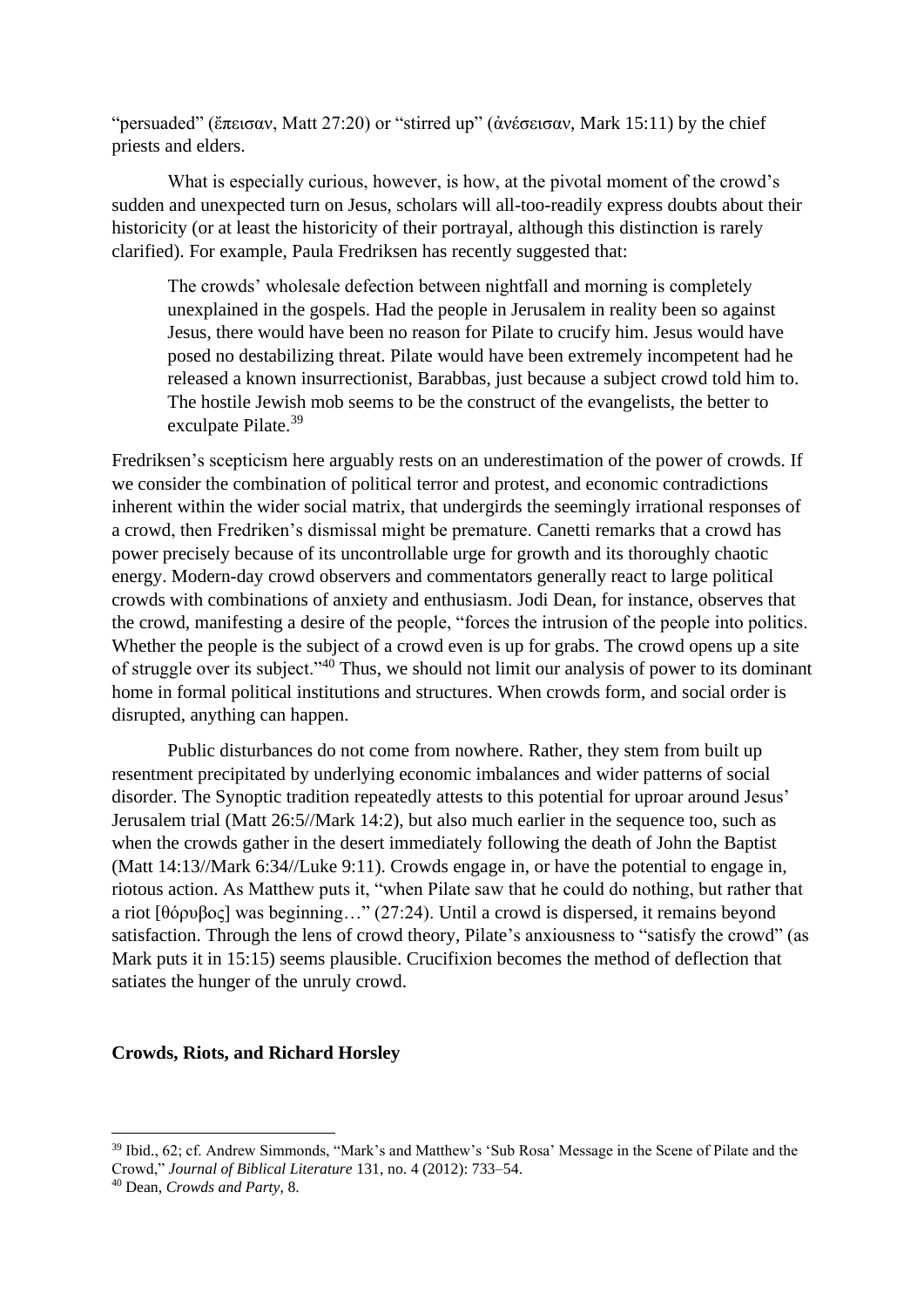To briefly explore this notion of the tumultuous crowds, I want to turn to an oft-neglected analysis of the Jerusalem crowd published more than thirty years ago. In an aptly-titled chapter on "Popular Mass Protests" in *Jesus and the Spiral of Violence*, Richard Horsley devotes a dozen fascinating pages to the riots of the Jerusalem crowd—situating the specific crowd associated with Jesus' trial in the wider context of political and riotous crowds that were commonplace in Jerusalem leading up to the first century and especially in the lead up to the Jewish revolt. Horsley suggests that such riots "were an important form of protest against the imperial situation and that the Romans took the possibility of riots seriously, especially at festival times."<sup>41</sup>

Avoiding the work of LeBon, which Horsley suggests tendentiously dismissed the crowd "as criminals, vagrants, and social misfits,"<sup>42</sup> he instead draws on the work of Marxist historians Eric Hobsbawn, E.P. Thompson, and George Rudé (but curiously bypasses Canetti) to emphasize the importance of the crowd phenomenon in pre-industrial societies, especially in the construction of a history from below. Horsley suggests that "[t]he urban crowd did not simply represent an irrational and spontaneous venting of resentment, rage, or frustration."<sup>43</sup> Rather, the crowd's protest or "riot" was one of the few forms through which the masses could express their concerns and effect some kind of concession or official remedy for its grievance.

Furthermore, there is an important class interest in the phenomenon of the crowd that should be stressed. According to Horsley, "[f]ar from the rioters being merely criminals and riffraff, the crowd exercising its protest was composed of the ordinary people of the city, the urban poor or settled abode and trade." <sup>44</sup> "A riot can be an expression of class conflict of poor against the rich and powerful" without being directed against any one institution or class group in particular.<sup>45</sup> As Slavoj Žižek puts it with respect of modern rioting: "to riot is to make a subjective statement, to implicitly declare how one relates to one's objective conditions, how one subjectivizes them."<sup>46</sup> Horsley, however, pulls back from declaring the crowd a "revolutionary" subject by noting that "[a]lthough urban mobs may have achieved a degree of political consciousness and direction, they were not usually revolutionary in intent or effect".<sup>47</sup> He observes that the crowds protesting abuses in the system usually remained loyal to the authorities, and so the urban crowd's protests were not a serious threat to the established order.

Through the lens of Canetti, the emotional crowd type present at Jesus' trial scene is a baiting crowd. It is useful to distinguish between the feast crowd already present in Jerusalem and the baiting crowd that participates in Jesus' trial. Robyn Whitaker, writing on Jesus' trial in Luke 23, suggests that by the Evangelist emphasizing the crowd's size, placement, and role in the drama, Jesus' death is presented as a failed spectacle in a manner similar to a death in the Roman arena. Her reading attributes the crowd a heightened sense of agency: the crowd functions as an active participant whose chorus signifies not the expected response of grief at

<sup>45</sup> Ibid., 91.

<sup>41</sup> Horsley, *Jesus and the Spiral of Violence*, 90.

 $^{42}$  Ibid.

<sup>43</sup> Ibid.

<sup>44</sup> Ibid., 90–91.

<sup>46</sup>Slavoj Žižek, *The Courage of Hopelessness: Chronicles of a Year of Acting Dangerously* (London: Allen Lane, 2017), 164; cf. Slavoj Žižek, *Violence* (London: Profile Books, 2008).

<sup>47</sup> Horsley, *Jesus and the Spiral of Violence*, 92.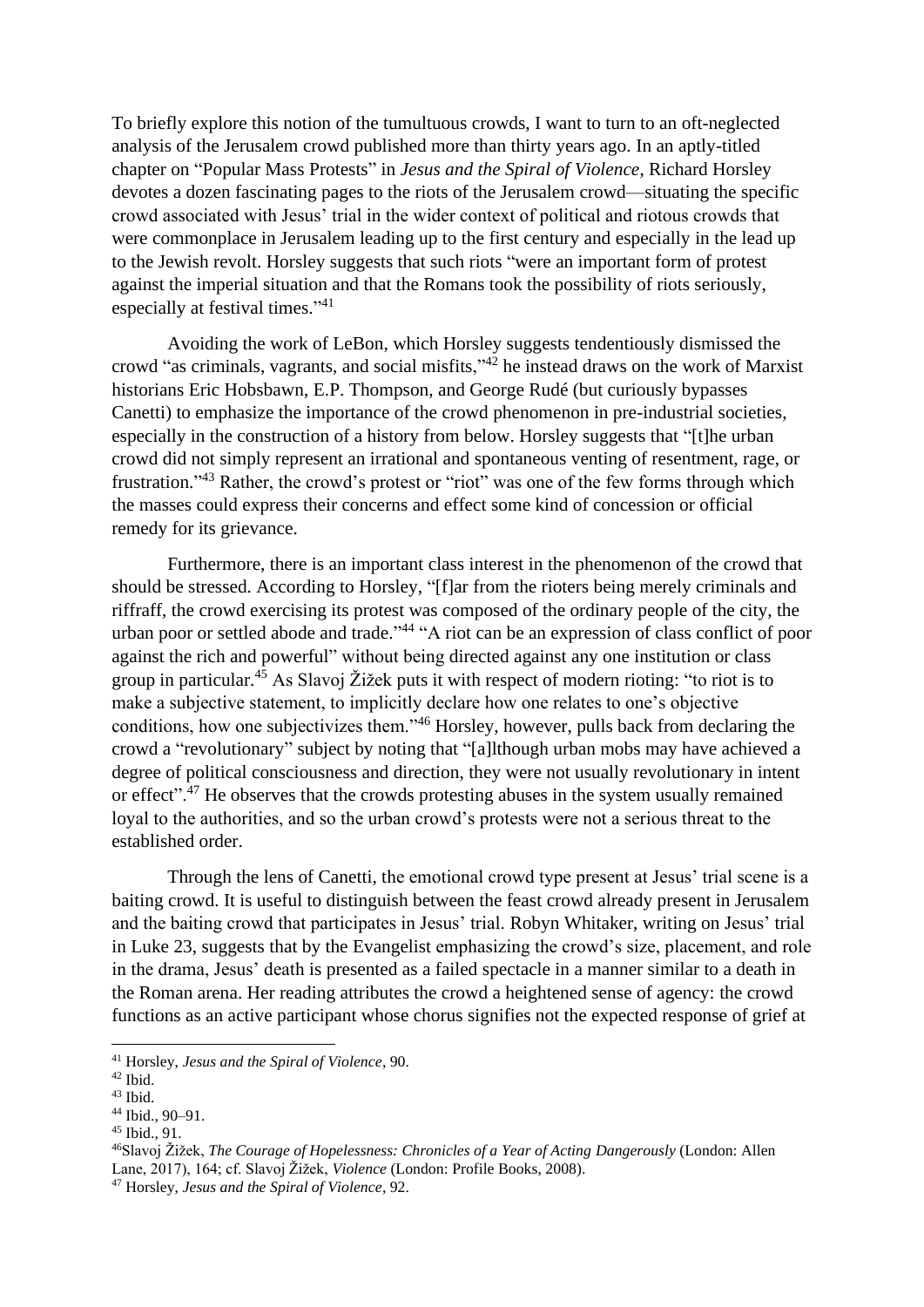Jesus' sentencing and execution. Canetti himself observes that in a public execution "The real executioner is the crowd gathered round the scaffold. It approves the spectacle and, with passionate excitement, gathers from far and near to watch it from beginning to end." Canetti actually mentions Jesus' trial scene as a primary example of this phenomenon. He writes:

The cry of 'Crucify Him!' comes from the crowd; it is the crowd which is truly active here. On another occasion it might have done everything itself and stoned Jesus. The tribunal pronouncing judgment—normally in front of a limited number of people only—stands for the multitude which later attends the execution.... It is actually for the sake of the crowd that justice is done and it is the crowd we have in mind when we speak of the importance of justice being public.<sup>48</sup>

As Canetti observes, "Once a baiting crowd has attained its victim it disintegrates rapidly. Rulers in danger are well aware of this fact and throw a victim to the crowd in order to impede its growth."<sup>49</sup>

#### **Conclusions**

The time has come for a mainstreaming of historical Jesus research that engages seriously with the insights of critical theory and a much broader array of interdisciplinary tools. Such explorations are routinely marginalized within the discipline,<sup>50</sup> as James Crossley, Steven Friesen, and Neil Elliott have independently observed with respect of Marxist-oriented scholarship.<sup>51</sup> Such omissions are arguably a reflection of the prevailing capitalist culture which has overdetermined the so-called quest for the historical Jesus from its beginnings in the eighteenth century, and, not coincidently, as the capitalist mode of production was emerging as a dominant global economic and ideological system. Recent moves towards social memory theory, and the demise of the criteria of authenticity show inklings of a mood for something different. But we also need fresh methodological and interpretive approaches to the historical Jesus that provide antidotes to the "liberal" and indeed "neoliberal" lives of Jesus prevalent today. The work of Horsley and others I have cited above provide a refreshing starting point, by exploring alternative avenues for investigating the early Palestinian tradition as a history from below.

While we do not have to accept everything the Gospels attribute to the crowds as historical, their frequent appearances do nonetheless attest to the wider social forces, patterns, and pressures that lie behind the formation of the early Palestinian tradition. In this article, I have shown how historical Jesus research can benefit from a more robust understanding of

<sup>48</sup> Canetti, *Crowds and Power*, 52.

<sup>49</sup> Ibid.

<sup>50</sup> Three examples immediately come to mind: Halvor Moxnes, *Putting Jesus in His Place: A Radical Vision of Household and Kingdom* (Louisville: WJK, 2003); Michael J. Sandford, *Poverty, Wealth, and Empire: Jesus and Postcolonial Criticism*, New Testament Monographs 35 (Sheffield: Sheffield Phoenix, 2014); Elisabeth Schüssler Fiorenza, *Jesus and the Politics of Interpretation* (New York: Continuum, 2000). What is notable is the overwhelming non-engagement from other historical Jesus scholars, despite these studies raising legitimate concerns about the directions of scholarship, and also offering alternative hermeneutical paradigms.

<sup>51</sup> James G. Crossley, *Why Christianity Happened: A Sociohistorical Account of Christian Origins (26-50CE)* (Louisville: WJK, 2006); Steven J. Friesen, "Poverty in Pauline Studies: Beyond the So-Called New Consensus," *JSNT* 26, no. 3 (2004): 323–61; Neil Elliott, "Diagnosing an Allergic Reaction: The Avoidance of Marx in Pauline Scholarship," *The Bible and Critical Theory* 8, no. 2 (2012): 3–15.